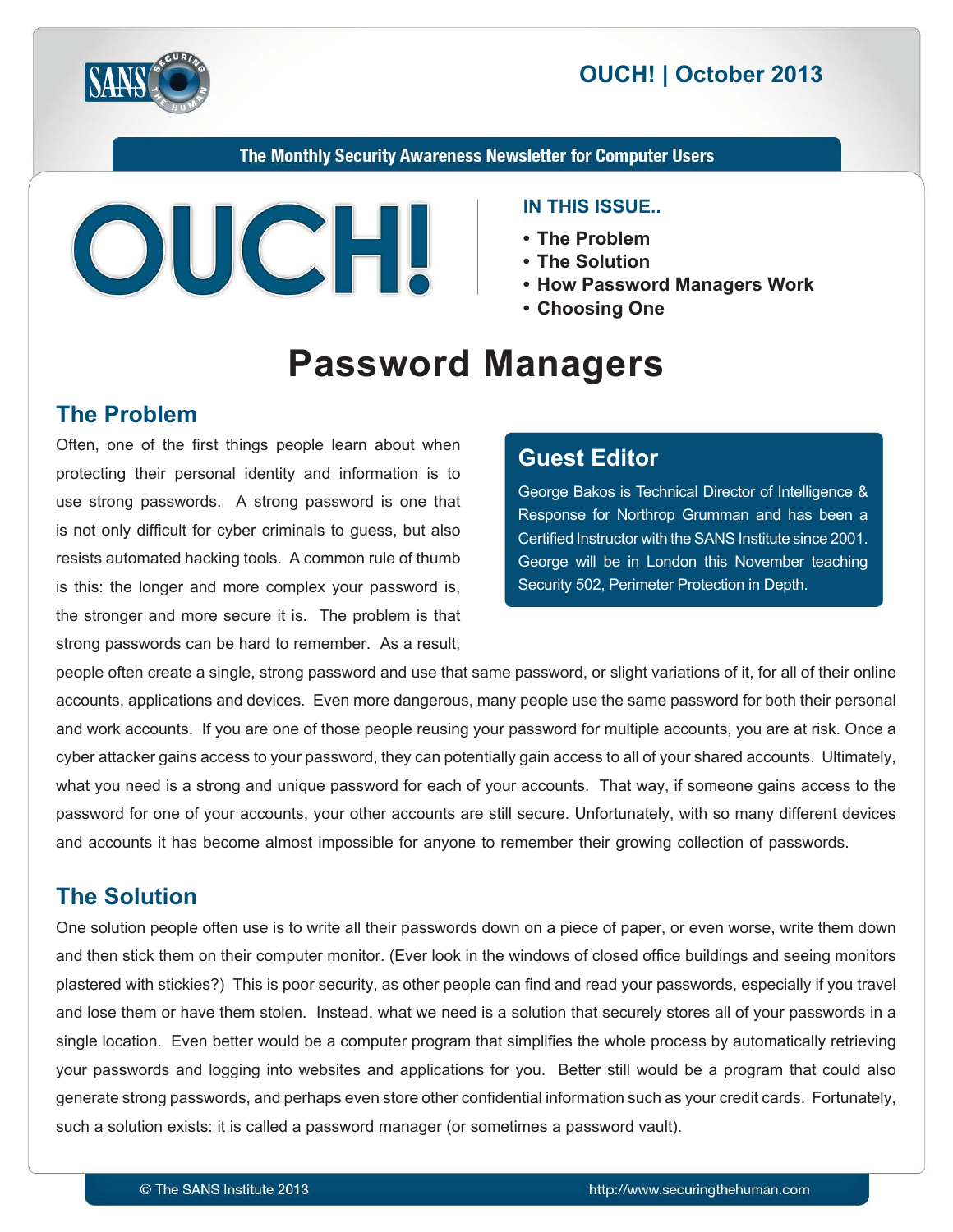

# **Password Managers**

#### **How Password Managers Work**

A password manager acts like a virtual safe. You first install this virtual safe as a program onto your computer or mobile device. It then takes all of your usernames and passwords and encrypts them in a database, which is then stored on your device or in the cloud. This database is then secured by a special password that you create just for the password manager. This way, you only have to remember one password: the password for your password manager. Anytime you need to retrieve your credentials, such as to log in to your online bank or email accounts, you simply type the password into your password manager. This enables you to have a unique password for every account, even if you have hundreds of accounts, without needing to remember or even see any of them. Since the password manager stores all this sensitive information, you need to be sure that the master password you use is very strong and one that you will not forget.



**Password managers are a simple** *way to securely store all of your different passwords for each of your different accounts.* 

Many modern password managers can also integrate with your browser. When you visit a website, such as your favorite online store, the password manager will automatically log in for you. If you change your password for that site, the password manager updates the entry for it, as well. Some password managers also work on mobile devices. However, most of these do not work with other mobile apps; they only integrate with your mobile device's browser.

## **Choosing a Password Manager**

There are many free, open source and commercial password managers to choose from. When trying to find the one that's best for you, please keep the following in mind:

- Use only well-known and trusted solutions. Be wary of solutions that have not been around for long or that have little or no community feedback. Cyber criminals can create fake solutions designed to steal your information.
- Make sure whatever solution you choose continues to be actively updated and patched, and be sure you are always using the latest version.